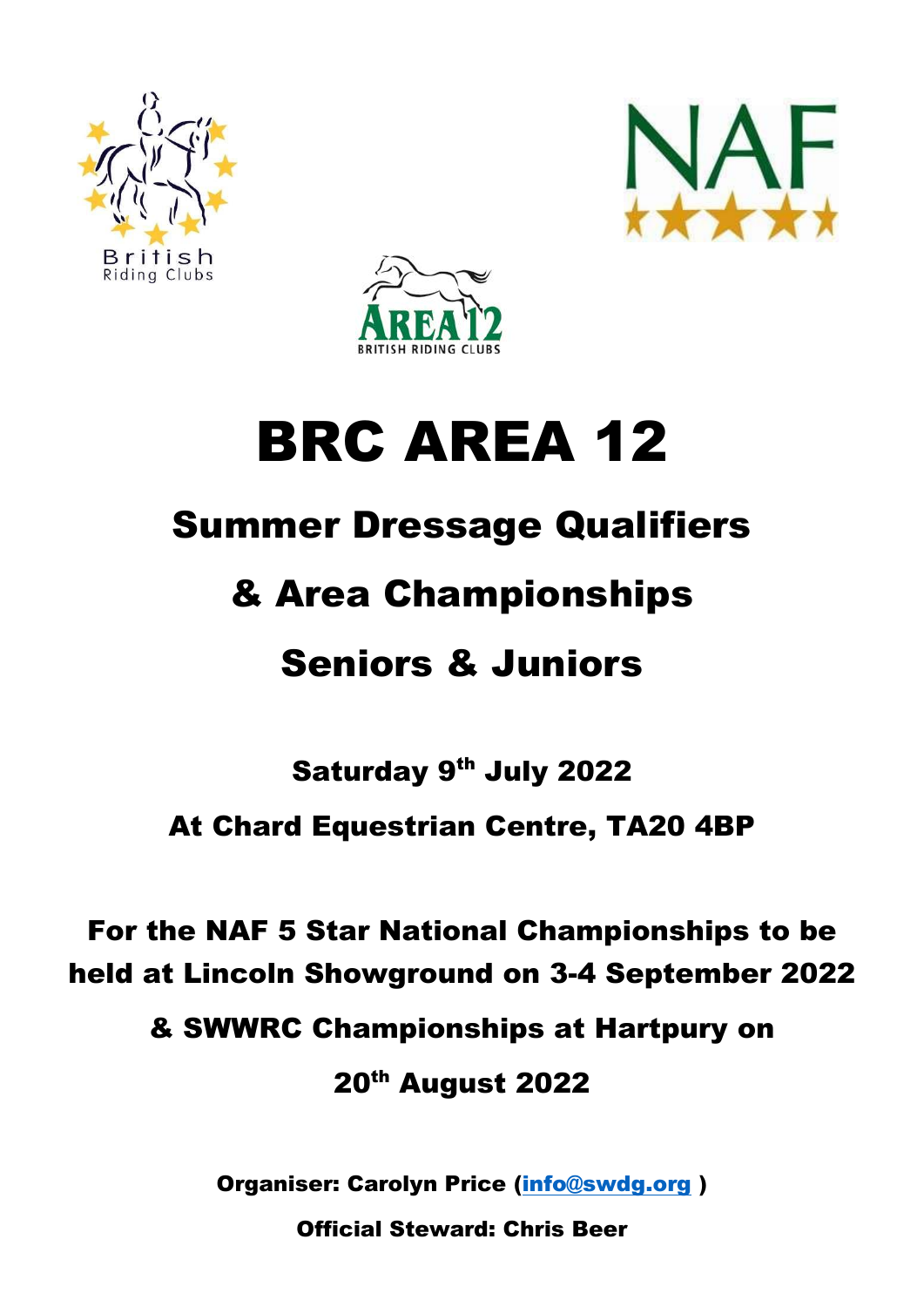#### **Classes**

#### **Please enter either the appropriate Non-Qualifying or Qualifying Class on EQUO and ensure you state your Riding Club/Team details in the notes**

#### **Class 1 - Senior & Junior - Individuals only.**

**Intro B** (2009) Short Arena – *Up to 35 Prelim Points, 0 points at Novice or above*

#### **Class 2 – Senior Prelim Dressage** Teams and Individuals

(Teams of 4, all to ride a different Prelim with BD points concessions on one) **Prelim 7** (2002) Short – *Unlimited Prelim Points, up to 35 points at Novice, 0 points above* **Prelim 13** (2006) Short – *Unlimited Prelim Points, up to 35 points at Novice, 0 points above* **Prelim 14** (2006) Short – *Unlimited Prelim Points, up to 35 points at Novice, 0 points above* **Prelim 18** (2002) Short – *Unlimited Novice Points and 0 points above*

#### **Class 3 – Junior Dressage** Teams and Individuals

(Teams of 4, 3 riders to ride different prelims and one to ride a Novice) **Prelim 7** (2002) Short – *Unlimited Prelim Points, up to 35 points at Novice, 0 points above* **Prelim 13** (2006) Short – *Unlimited Prelim Points, up to 35 points at Novice, 0 points above* **Prelim 18** (2002) Short – *Unlimited Prelim Points, up to 35 points at Novice, 0 points above* **Novice 30** (2006) Short – *Unlimited Prelim Points, up to 35 points at Novice, 0 points above*

#### **Class 4 – Senior Open Dressage** Teams and Individuals

(Teams of 4, 3 to ride a different novice and one to ride the elementary) **Novice 24** (2010) Short – *Unlimited Novice Points, up to 35 Elementary points, 0 points above* **Novice 30** (2006) Short – *Unlimited Novice Points, up to 35 Elementary points, 0 points above* **Novice 39** (2010) Long – *Unlimited Novice Points, up to 35 Elementary points, 0 points above* **Elementary 43** (2006) Long – *Unlimited Elementary Points, up to 35 Medium points, 0 points above*

#### **Class 5 - Junior Elementary** – Individuals only

**Elementary 43** (2006) Long – *Unlimited Elementary, up to 35 Medium pts, none above*

**Class 6 - Senior PYO Medium/Adv Medium** Individuals only – you can ride both tests – please indicate when entering which test you want to ride

**Medium 61** (2002) Long – *Unlimited Medium Points, up to 35 total points at Adv. Med or above* **Advanced Medium 92** (2011) Long – *Unlimited Adv. Med Points, up to 50 total points at Adv or above*

#### **Entry Fees:**

| Dressage Teams | £60.00 (£15 per rider) |
|----------------|------------------------|
|                |                        |

Individual Dressage *£15.00*

**The above points limits are a guide only.** 

**Please check the horse and rider eligibility in the BRC handbook before entering.**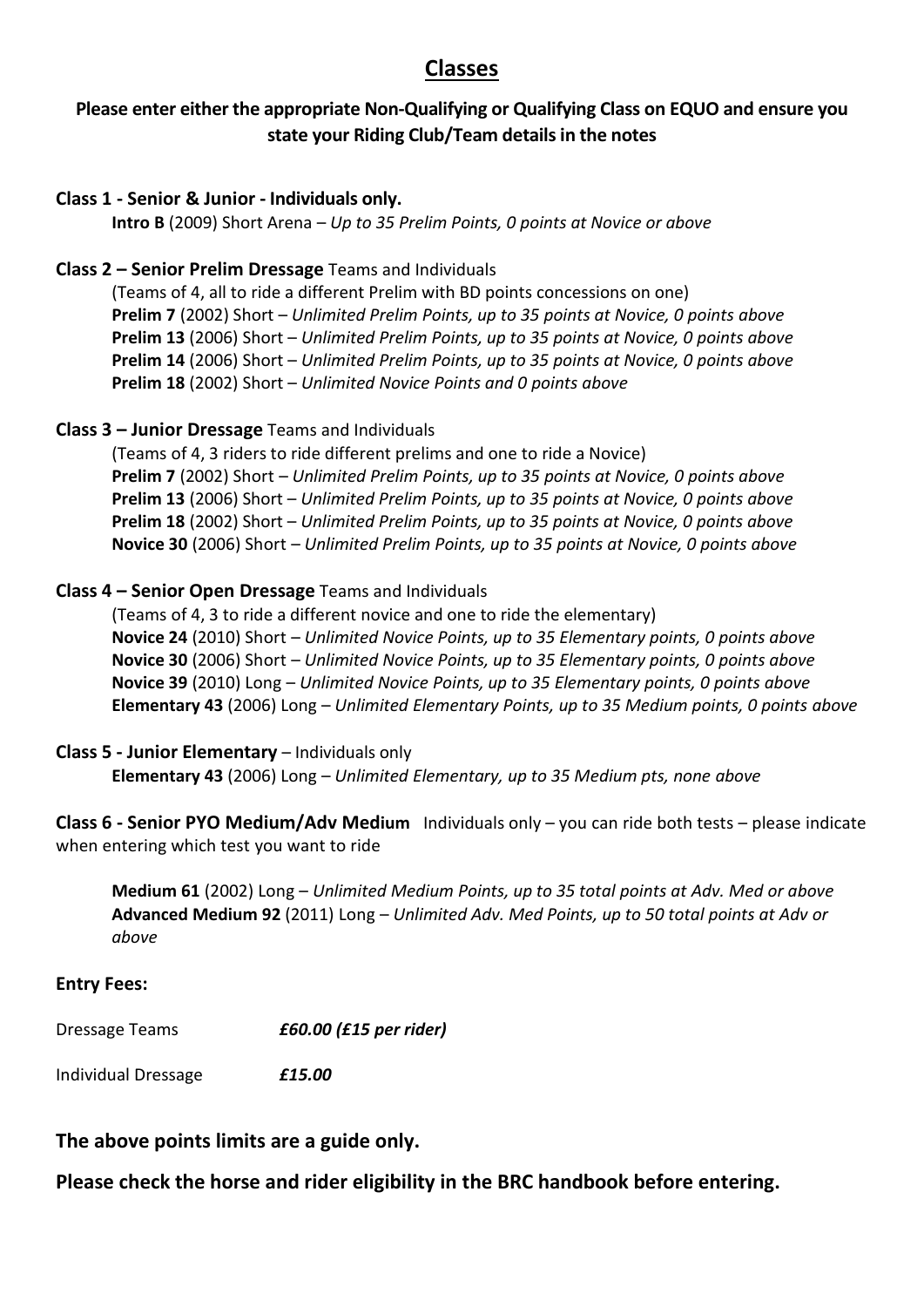#### **Surfaces**

**These qualifiers will be run on the All Weather arenas. Please note that the Lincoln Championships will all be on grass.**

**Entries:** Area and Qualifying entries will be via [www.equoevents.co.uk](http://www.equoevents.co.uk/) **Please state your Riding Club in the 'notes' section of your entry, and whether you are in a team or an individual.** Team Managers – Teams and individuals must be confirmed by Tuesday 5<sup>th</sup> July. Please do not send in too early to keep changes to a minimum.

**Entries Close at Midnight 1stJuly 2022:** Late entries will only be accepted if numbers allow. The organiser reserves the right to close entries early if necessary.

**Preliminary Entries:** These must be made to British Riding Clubs Office by Friday 17<sup>th</sup> June 2022 (21) days before this competition) online via <https://brc.bhs.org.uk/login>

**Times:** Will be posted on the SWDG Riding Club's web site [www.swdg.org](http://www.swdg.org/) Area 12 website [www.brcarea12.org.uk](http://www.brcarea12.org.uk/) and SWDG's Facebook Page on Thursday 7<sup>th</sup> July after 8pm.

**Results:** - will be on [www.](http://www.ridingclubresults.co.uk/)[ridingclubresults.co.uk](http://www.ridingclubresults.co.uk/)

**Withdrawals:** These will be refunded via EquoEvents, incurring a £5.00 admin fee to cover the costs incurred with Equo and Stripe, providing they are received before the closing date. You will not be refunded the £1.50 fee Equo charge for each transaction.

**Substitutions:** In the event of withdrawals after the closing date, substitutions will be allowed up until 2pm on Friday 8<sup>th</sup> July. Please **EMAIL** all changes to **[info@swdg.org](mailto:info@swdg.org)** 

Last minute simple substitutions may be made at the time teams are declared. Simple substitutions are ones where another horse and/or rider replaces the withdrawn one in the same team and position.

**Declarations:** Must be made by Team Manager via email by Tuesday 5<sup>th</sup> July 2022 to [info@swdg.org](mailto:info@swdg.org) using the BRC declaration sheet.

**SWWRC - South Wales & West of England Riding Club Championships:** This is taking place at Hartpury on Saturday 20<sup>th</sup> August 2022. This is a Championships for teams from BRC clubs in Areas 9, 12, 15, 18 and 19 competing in Riding Test, Prelim Dressage.

**Insurance** - All Riding Club Members are covered by third party insurance. Anyone attending the event that is **NOT** a riding club member should have their own Third Party Liability Insurance. SWDG Riding Club strongly recommends that all Riding Club Members hold their own Personal Accident insurance in addition to the insurance cover provided by their BRC members.